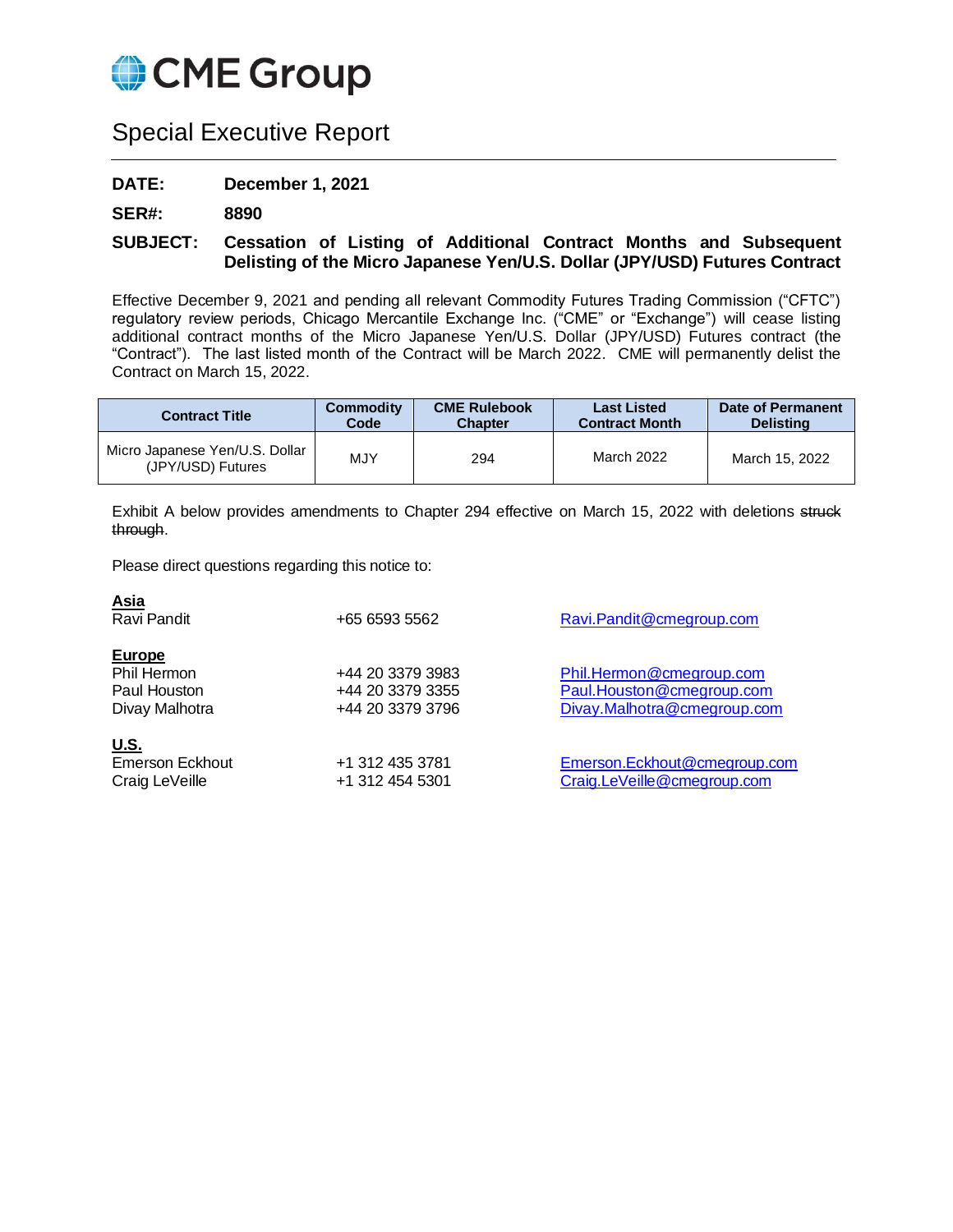## **EXHIBIT A**

## **CME Rulebook Chapter 294**

(deletions struck through)

#### [Effective March 15, 2022]

## **Chapter 294 Micro Japanese Yen/U.S. Dollar (JPY/USD) Futures**

#### **29400. SCOPE OF CHAPTER**

This chapter is limited in application to Micro Japanese yen/U.S. dollar futures. In addition to this chapter, Micro Japanese yen/U.S. dollar futures shall be subject to the general rules and regulations of the Exchange insofar as applicable.

Futures contracts covered by this chapter may be referred to as Micro JPY/USD Futures.

For purposes of this chapter, unless otherwise specified, times referred to herein shall refer to and indicate

Chicago time.

## **29401. TRADING SPECIFICATIONS**

#### **29401.A. Trading Schedule**

Futures contracts shall be scheduled for trading and delivery during such hours and in such months as may be determined by the Exchange.

#### **29401.B. Trading Unit**

The unit of trading shall be 1,250,000 Japanese yen.

#### **29401.C. Price Increments**

Minimum price fluctuations shall be in multiples of \$.000001 per Japanese yen, equivalent to \$1.25 per contract.

#### **29401.D. Position Limits, Exemptions, Position Accountability and Reportable Levels**

The applicable position limits and/or accountability levels, in addition to the reportable levels, are set forth in the Position Limit, Position Accountability and Reportable Level Table in the Interpretations & Special Notices Section of Chapter 5.

A Person seeking an exemption from position limits for bona fide commercial purposes shall apply to the Market Regulation Department on forms provided by the Exchange, and the Market Regulation Department may grant qualified exemptions in its sole discretion.

Refer to Rule 559 for requirements concerning the aggregation of positions and allowable exemptions from the specified position limits.

#### **29401.E. [Reserved]**

#### **29401.F. Special Price Fluctuation Limits**

At the commencement of each trading day, the contract shall be subject to special price fluctuation limits as set forth in Rule 589 and in the Special Price Fluctuation Limits Table in the Interpretations & Special Notices Section of Chapter 5.

#### **29401.G. Termination of Trading**

Futures trading shall terminate on the second Business Day immediately preceding the third Wednesday of the contract month. If the foregoing date for termination is a bank holiday in Chicago or New York City, futures trading shall terminate on the next preceding Business Day common to